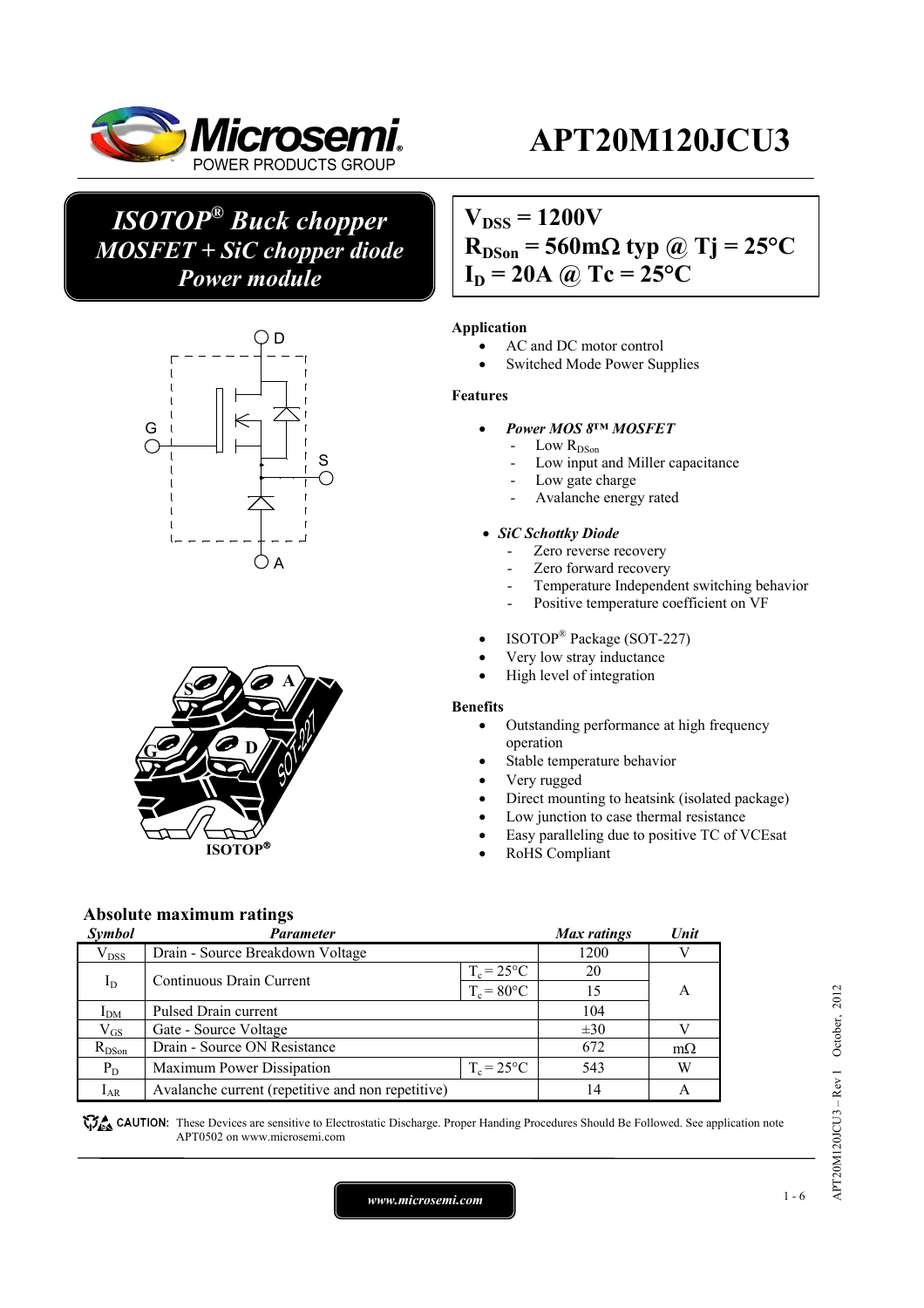

## All ratings  $@T_j = 25°C$  unless otherwise specified

### **Electrical Characteristics**

|              | Symbol Characteristic           | <b>Test Conditions</b>             |                     | Min | ľvn | Max       | Unit      |
|--------------|---------------------------------|------------------------------------|---------------------|-----|-----|-----------|-----------|
|              | Zero Gate Voltage Drain Current | $V_{DS} = 1200V$                   | $T_i = 25^{\circ}C$ |     |     | 100       |           |
| $I_{DSS}$    |                                 | $V_{GS} = 0V$                      | $T_i = 125$ °C      |     |     | 500       | μA        |
| $R_{DS(on)}$ | Drain – Source on Resistance    | $V_{GS} = 10V$ , $I_D = 14A$       |                     |     | 560 | 672       | $m\Omega$ |
| $V_{GS(th)}$ | Gate Threshold Voltage          | $V_{GS} = V_{DS}$ , $I_D = 2.5 mA$ |                     |     |     |           |           |
| $I_{GSS}$    | Gate – Source Leakage Current   | $V_{GS} = \pm 30$ V                |                     |     |     | $\pm 100$ | nA        |

## **Dynamic Characteristics**

| <b>Symbol</b>    | <i><b>Characteristic</b></i> | <b>Test Conditions</b>          | Min | Type | <b>Max</b> | Unit |
|------------------|------------------------------|---------------------------------|-----|------|------------|------|
| $C_{iss}$        | Input Capacitance            | $V_{GS} = 0V$                   |     | 7736 |            |      |
| $C_{\rm oss}$    | Output Capacitance           | $V_{DS}$ = 25V                  |     | 715  |            | pF   |
| $C_{\text{rss}}$ | Reverse Transfer Capacitance | $f = 1MHz$                      |     | 92   |            |      |
| $Q_{g}$          | Total gate Charge            | $V_{GS} = 10V$                  |     | 300  |            |      |
| $Q_{gs}$         | Gate – Source Charge         | $V_{Bus} = 600V$                |     | 50   |            | nC   |
| $Q_{gd}$         | Gate – Drain Charge          | $I_D = 14A$                     |     | 140  |            |      |
| $T_{d(on)}$      | Turn-on Delay Time           | Resistive switching $@$ 25°C    |     | 50   |            |      |
| $T_r$            | Rise Time                    | $V_{GS} = 15V$                  |     | 31   |            |      |
| $T_{d(off)}$     | Turn-off Delay Time          | $V_{Bus} = 800V$<br>$I_D = 14A$ |     | 170  |            | ns   |
| $T_f$            | Fall Time                    | $R_G = 2.2\Omega$               |     | 48   |            |      |

### **SiC chopper diode ratings and characteristics**

| <b>Symbol</b> | <i>Characteristic</i>                               | <b>Test Conditions</b>                             |                     | Min  | Type | <b>Max</b> | <b>Unit</b> |
|---------------|-----------------------------------------------------|----------------------------------------------------|---------------------|------|------|------------|-------------|
| $V_{RRM}$     | Maximum Peak Repetitive Reverse Voltage             |                                                    |                     | 1200 |      |            | V           |
|               | Maximum Reverse Leakage Current                     | $V_{R} = 1200V$                                    | $T_i = 25^{\circ}C$ |      | 32   | 200        |             |
| $I_{RM}$      |                                                     |                                                    | $T_i = 175$ °C      |      | 56   | 1000       | μA          |
| $I_F$         | DC Forward Current                                  |                                                    | $Tc = 100^{\circ}C$ |      | 10   |            | A           |
|               |                                                     |                                                    | $T_i = 25^{\circ}C$ |      | 1.6  | 1.8        | V           |
|               | $V_{\rm F}$<br>$I_F = 10A$<br>Diode Forward Voltage | $T_i = 175$ °C                                     |                     | 2.3  | 3    |            |             |
| $Q_{C}$       | <b>Total Capacitive Charge</b>                      | $I_F = 10A$ , $V_R = 600V$<br>$di/dt = 500A/\mu s$ |                     |      | 80   |            | nC          |
| C             |                                                     | $f = 1$ MHz, $V_R = 200V$                          |                     |      | 96   |            |             |
|               | <b>Total Capacitance</b>                            | $f = 1$ MHz, $V_R = 400V$                          |                     |      | 69   |            | pF          |

## **Thermal and package characteristics**

|                     | Symbol Characteristic                                                             |           | Min   | 1 vp | <b>Max</b> | <b>Unit</b>        |
|---------------------|-----------------------------------------------------------------------------------|-----------|-------|------|------------|--------------------|
| $R_{th,IC}$         | Junction to Case Thermal Resistance                                               | Mosfet    |       |      | 0.23       | $\rm ^{\circ} C/W$ |
|                     |                                                                                   | SiC Diode |       |      | 1.65       |                    |
| $R_{thJA}$          | Junction to Ambient (IGBT & Diode)                                                |           |       |      | 20         |                    |
| $V_{ISOL}$          | RMS Isolation Voltage, any terminal to case $t = 1$ min, $50/60$ Hz               |           | 2500  |      |            |                    |
| $T_{J}$ , $T_{STG}$ | <b>Storage Temperature Range</b>                                                  |           | $-40$ |      | 150        | $\rm ^{\circ}C$    |
| $T_{L}$             | Max Lead Temp for Soldering: 0.063" from case for 10 sec                          |           |       |      | 300        |                    |
| Torque              | Mounting torque (Mounting $= 8-32$ or 4mm Machine and terminals $= 4$ mm Machine) |           |       |      | 1.5        | N.m                |
| Wt                  | Package Weight                                                                    |           |       | 29.2 |            | g                  |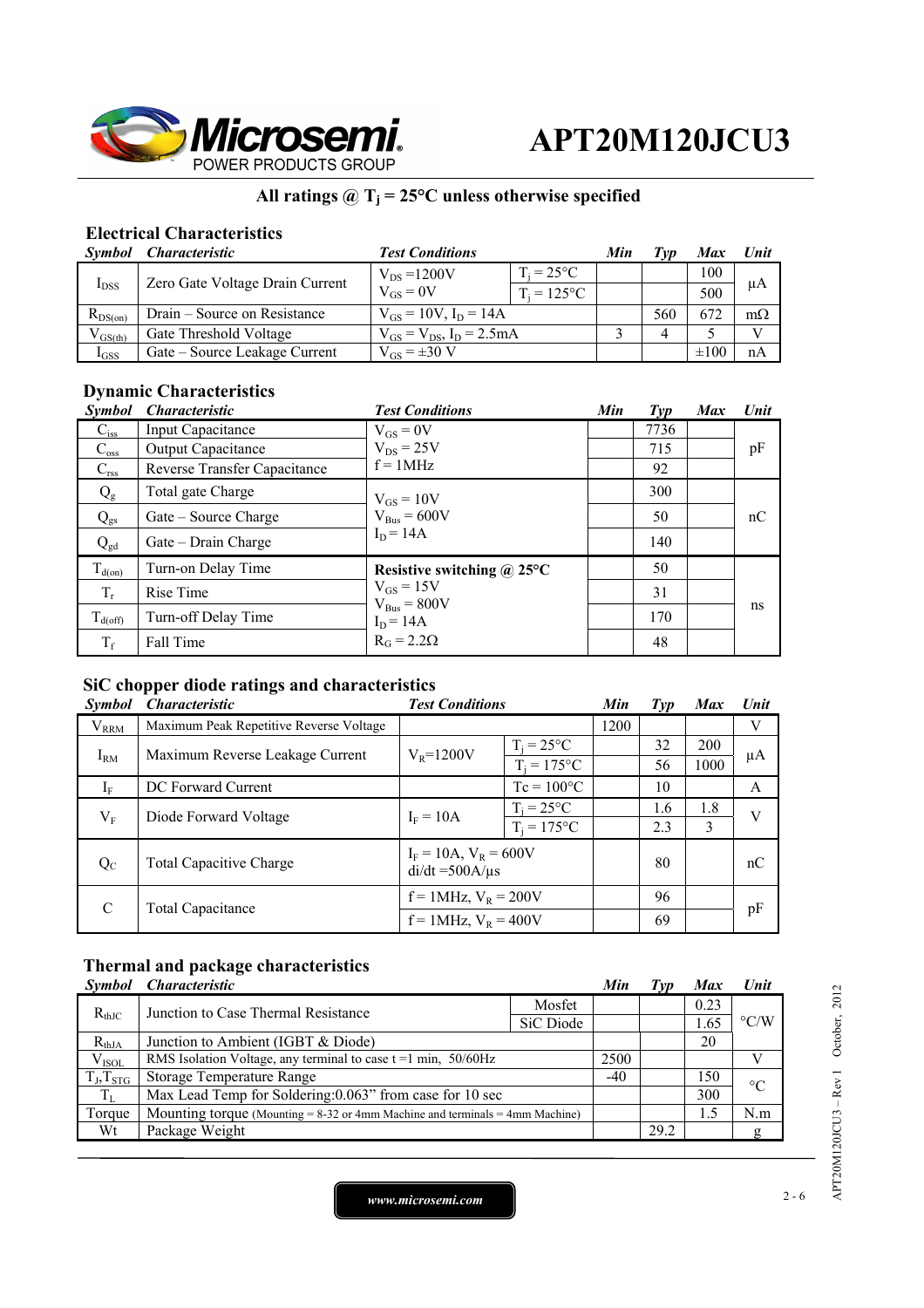

### **SOT-227 (ISOTOP®) Package Outline**







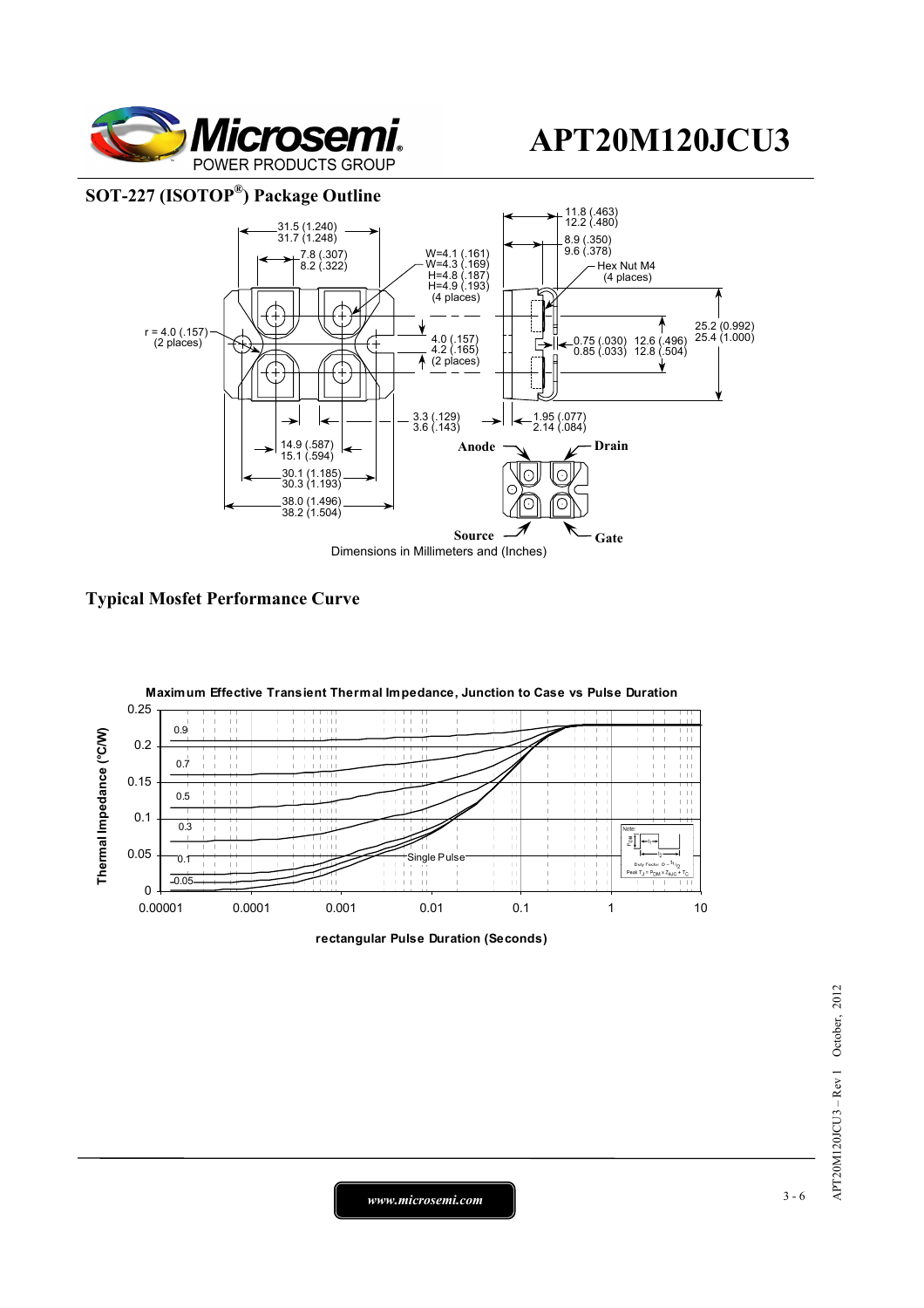

 $\overline{0}$ 

0 40 80 120 160 200 240 280 320 **Gate Charge (nC)**



## **APT20M120JCU3**

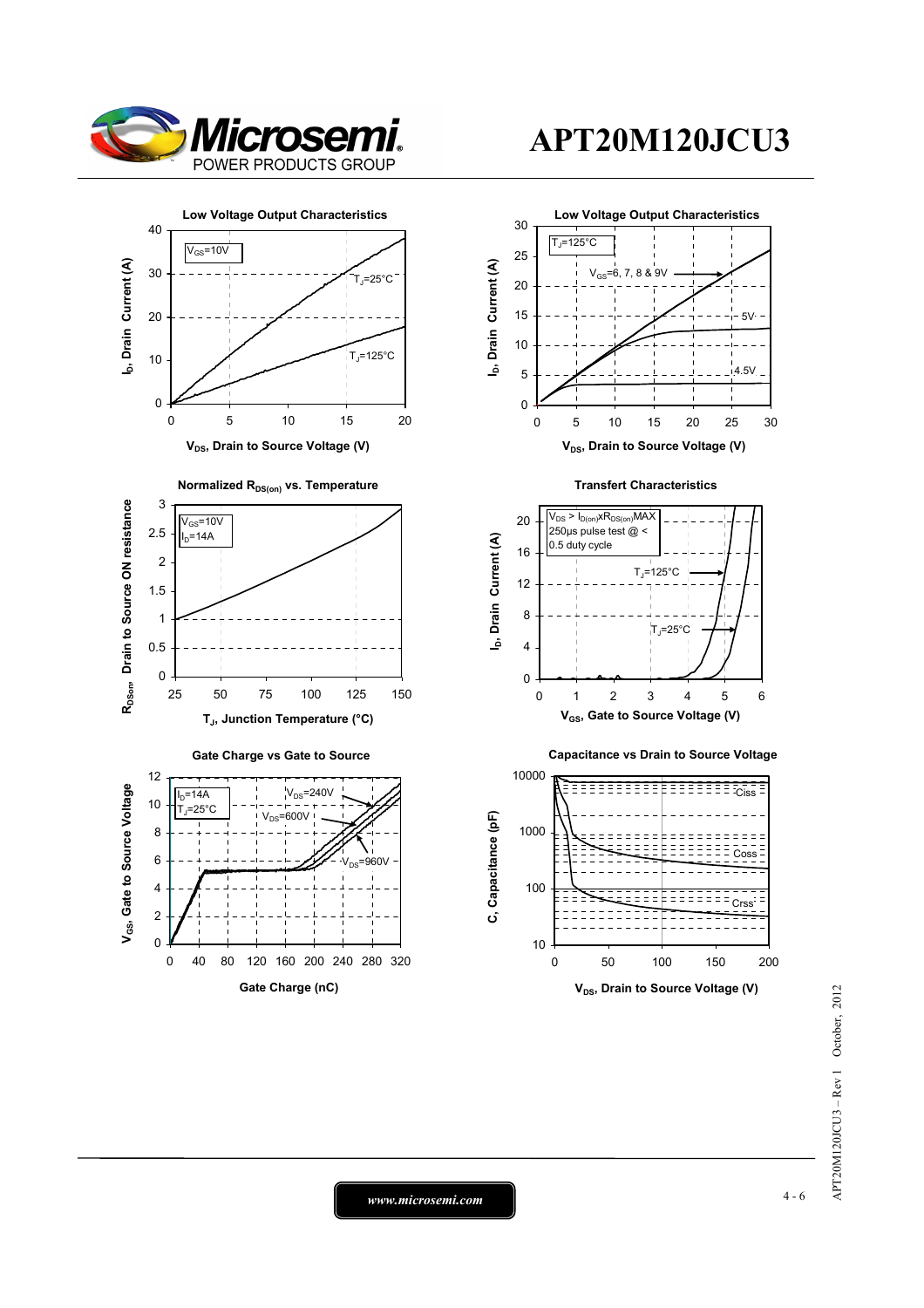

#### **Typical SiC Diode Performance Curve**



ISOTOP® is a registered trademark of ST Microelectronics NV

*www.microsemi.com* 5-6